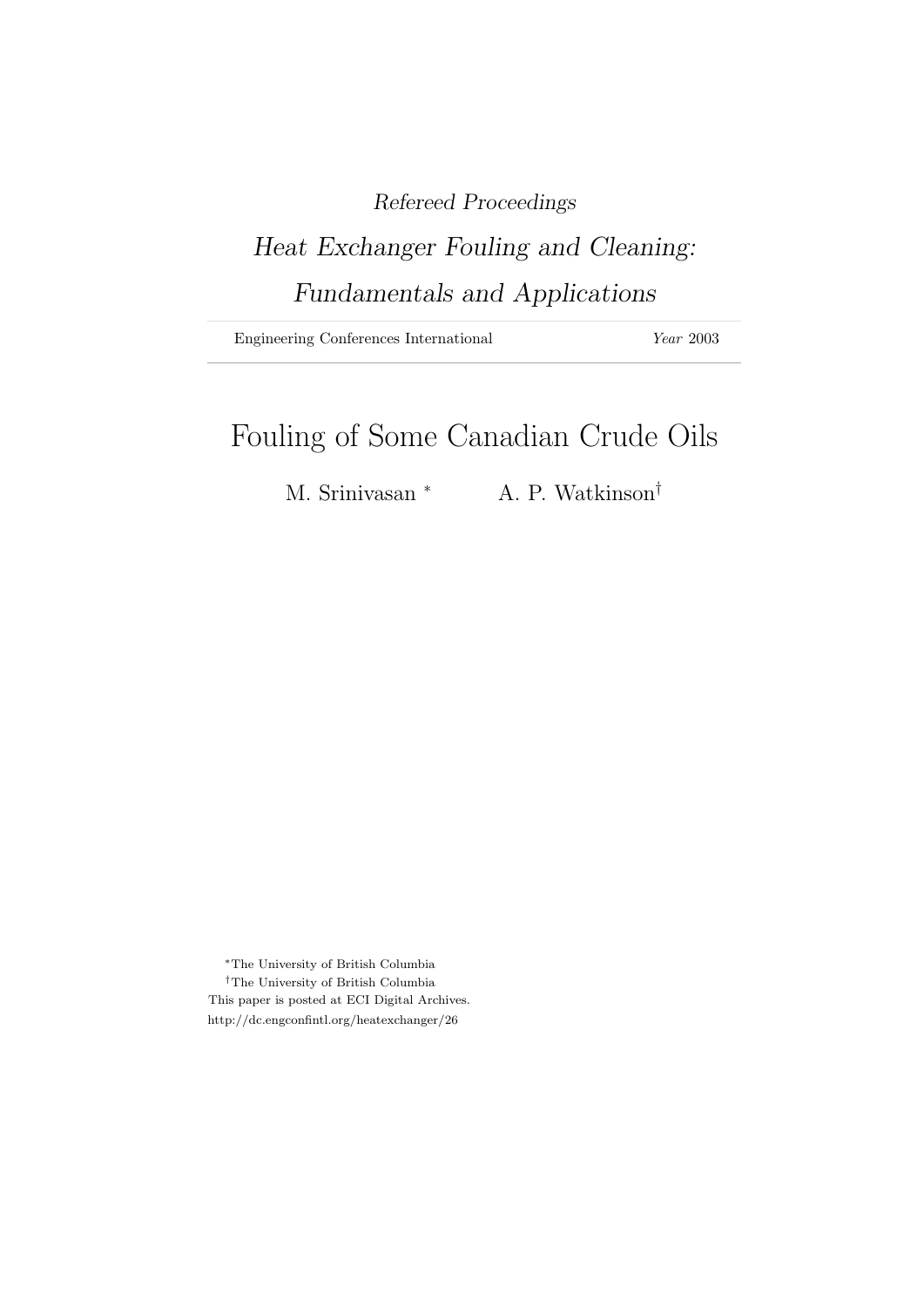#### **FOULING OF SOME CANADIAN CRUDE OILS**

#### **M.Srinivasan and A.P.Watkinson**

 Department of Chemical and Biological Engineering The University of British Columbia Vancouver, B.C., Canada V6T 1Z4 apw@chml.ubc.ca

#### **ABSTRACT**

A thermal fouling study was undertaken using three sour Canadian crude oils. Experiments were carried out in a recirculation fouling loop, equipped with an annular (HTRI) electrically heated probe. Fluids at pressures of about 1000- 1340 kPa under a nitrogen atmosphere were re-circulated at a velocity of 0.75 m/s for periods of 48 hours, and the decline in heat transfer coefficient followed under conditions of constant heat flux. Bulk temperatures were varied over the range 200-285°C, and initial surface temperatures from 300 to 380°C. Heat fluxes were in the range of 265-485 kW/m<sup>2</sup>.

Surface temperature effects on fouling of the three oils were compared, and fouling activation energies estimated. For the lightest oil, a more detailed study of velocity, and bulk and surface temperature effects was carried out. Fouling rate decreased slightly with increasing velocity. Fouling rate increased with both surface and bulk temperatures; a rough correlation was developed using a modified film temperature weighted more heavily on the surface temperature. Deposits showed high concentrations of sulphur and of minerals, indicating the importance of iron sulphide deposition.

#### **INTRODUCTION**

Fouling in crude oil pre-heat trains is costly in terms of energy, maintenance and lost production. Although crude oil fouling has been a subject of much study [1-3], there are few investigations of fouling under controlled conditions which give guidance on predicting fouling rates for different oils under non-coking conditions.

Reported causes of fouling from crude oils include

- i) impurities such as water, rust and other particulates ii) gum or polymeric species formed through
- oxidation of reactive species in the oils
- iii) insoluble asphaltenes from self-incompatible oils or from blending
- iv) iron sulphide formation

v) coke formation due to reactions of polar fractions

These factors (i) to (v) become progressively more important as the oil temperature is raised- i.e., factor (i) can predominate at lower temperatures in the preheat train, whereas factors (iv) and (v) become more important near the furnace inlet temperature.

This research focused on three Canadian crude oils, all of which have significant sulphur content. For two of the oils, only a few results are reported, whereas the other oil was subject to more extensive study.

#### **MATERIALS**

Properties of the three oils are listed in Table 1. Cold Lake crude arises from heavy oil production, and is high in  $C_7$ asphaltene content (8.6 %), and is substantially higher in viscosity, and in organic sulphur content (3.7 %) than the other two oils. Midale, has properties intermediate between those of Cold Lake and Light Sour Blend, with asphaltenes of 5%, and sulphur of 2.5%. Light Sour Blend has a viscosity a factor of 13 below that of Cold Lake, asphaltenes of 2 %, and a sulphur content of 1.3%. Oils were provided by Shell Canada Ltd.

The oils were characterized [4] using the Automated Flocculation Titrimeter (AFT), to determine the insolubility number  $(I_N)$  and the solubility blending number  $S_{BN}$  [5]. The results are listed below in Table 2. Viscosity at the film temperature was estimated using several methods [6-8], and the value from [8] which was close to the average prediction was used.

#### **APPARATUS**

A fouling loop was constructed for this research which could operate at pressures to 2 MPa, and at bulk temperatures of up to 285 °C. The feed tank (Fig. 1) has a capacity of 7.5-L of oil, and is equipped with external band heaters.

1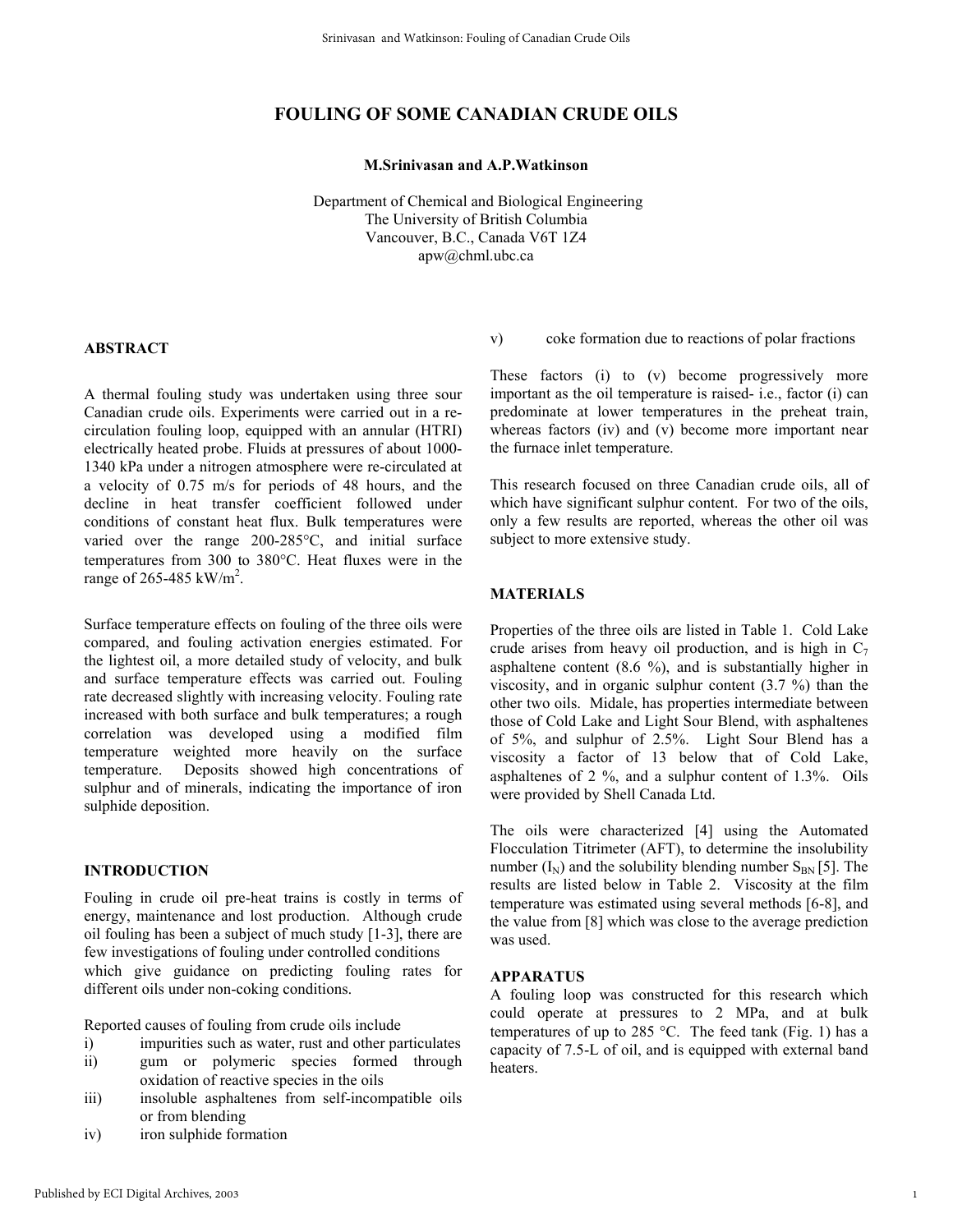| S.No           | Analysis                                            | CLK            | MDL          | LSB            |  |
|----------------|-----------------------------------------------------|----------------|--------------|----------------|--|
| 1              | Density @ 15 $^{\circ}$ C<br>(gm/cc)                | 0.9582         | 0.8994       | 0.8534         |  |
| $\mathbf{2}$   | Viscosity@ $25^{\circ}$ C<br>$(mPa-s)$              | 157.80         | 27.26        | 12.74          |  |
| 3              | Viscosity@ 6 $\rm{^{\circ}C}$<br>$(mPa-s)$          | 566.20         | 113.50       | 161.70         |  |
| $\overline{4}$ | " $C_5$ Asphaltenes<br>Shell<br>Method"<br>$(wt\%)$ | 13.20          | 6.44         | 3.13           |  |
| 5              | " $C_7$ Asphaltenes<br>(ASTM D3279-97)"<br>$(wt\%)$ | 8.58           | 5.05         | 2.05           |  |
| 6              | Carbon Residues<br>$(wt\%)$                         | 10.60          | 6.49         | 3.56           |  |
| 7              | Ash<br>$(wt\%)$                                     | 0.036          | 0.003        | 0.003          |  |
| 8              | Toluene Insolubles<br>(%)                           | 0.09           | 0.06         | 0.06           |  |
| 9              | "Hot Filtration (ASTM<br>D4870)"<br>(%)             | 0.03           | 0.02         | ${}_{0.01}$    |  |
| 10             | Organic Sulfur<br>(ppm)                             | 36750          | 24580        | 12600          |  |
| 11             | Nickel<br>(ppm)                                     | 66             | 18           | $\overline{7}$ |  |
| 12             | Vanadium<br>(ppm)                                   | 157            | 30           | 10             |  |
| 13             | Calcium<br>(mEq/L)                                  | $\overline{2}$ | $\leq 1$     | $\leq 1$       |  |
| 14             | Sodium<br>(mEq/L)                                   | 15             | $\mathbf{1}$ | $\leq 1$       |  |
| 15             | Iron<br>(ppm)                                       | $\overline{4}$ | $\leq 1$     | $\leq 1$       |  |
| 16             | Aluminium<br>(ppm)                                  | $\leq 5$       | $\leq 5$     | $\leq 5$       |  |
| 17             | Zinc<br>(ppm)                                       | $\leq 1$       | $\leq 1$     | $\leq 1$       |  |
| 18             | Copper<br>(ppm)                                     | $\leq 1$       | $\leq 1$     | $\leq 1$       |  |
| 19             | Filterable Solids<br>$(wt\%)$                       | 0.07           | 0.15         | 0.05           |  |
| 20             | Centrifugal Solids<br>$(BS\&W(v\%)$                 | 0.35           | 0.1          | ${}_{0.025}$   |  |
| 21             | <b>API</b> Gravity<br>$15\text{ °C}$                | 16.17          | 25.83        | 34.31          |  |

Table 1 Bench mark crude analytical data. (as supplied by Shell Canada Limited)

Table 2 Oil Compatibility Measurements.

| Crude       | Pa | Po                                                                             | $I_N$ | $\begin{array}{ c c } \hline S_{BN} & \delta_{\text{oil (Mpa)}}^{0.5} \hline \end{array}$ | 0.5<br>$\sim$ 1 $\delta_{f(Mpa)}$ |
|-------------|----|--------------------------------------------------------------------------------|-------|-------------------------------------------------------------------------------------------|-----------------------------------|
|             |    | MDL 0.6102 0.8442 2.1655 38.5 75.0 17.53                                       |       |                                                                                           | 16.40                             |
| <b>LSB</b>  |    | $\begin{bmatrix} 0.6420 & 0.6523 & 1.8219 & 36.1 & 64.2 & 17.19 \end{bmatrix}$ |       |                                                                                           | 16.32                             |
| <b>ICLK</b> |    | $\begin{bmatrix} 0.6817 & 0.7105 & 2.2324 & 31.4 & 64.3 & 17.19 \end{bmatrix}$ |       |                                                                                           | 16.17                             |

Temperature control is maintained through a heated secondary surge vessel. A roto-gear positive displacement

pump circulates the fluid at a pressure limited to 1.25 MPa by the packing in the pump. Flow was measured by an orifice plate.

An annular test section was used, with an HTRI-type probe of 1.065 cm outside diameter supplied by Ashland Chemical, Drew Division. The annulus was fabricated from Type 316 stainless steel pipe with an inside diameter of 1.585 cm.

The heat flow was calculated from measured voltage and current readings, and the over all heat transfer coefficient calculated by:

$$
U = Q / (A \cdot \Delta T) \tag{1}
$$

Pressure in the loop was maintained manually using nitrogen which was bled into the system during initial heating of the oil. After experiments, the probe was removed for mechanical deposit recovery and chemical cleaning. The loop was then drained, purged with nitrogen, cleaned with Varsol at 75°C, and re-purged.



Fig. 1 Schematic diagram of the fouling loop.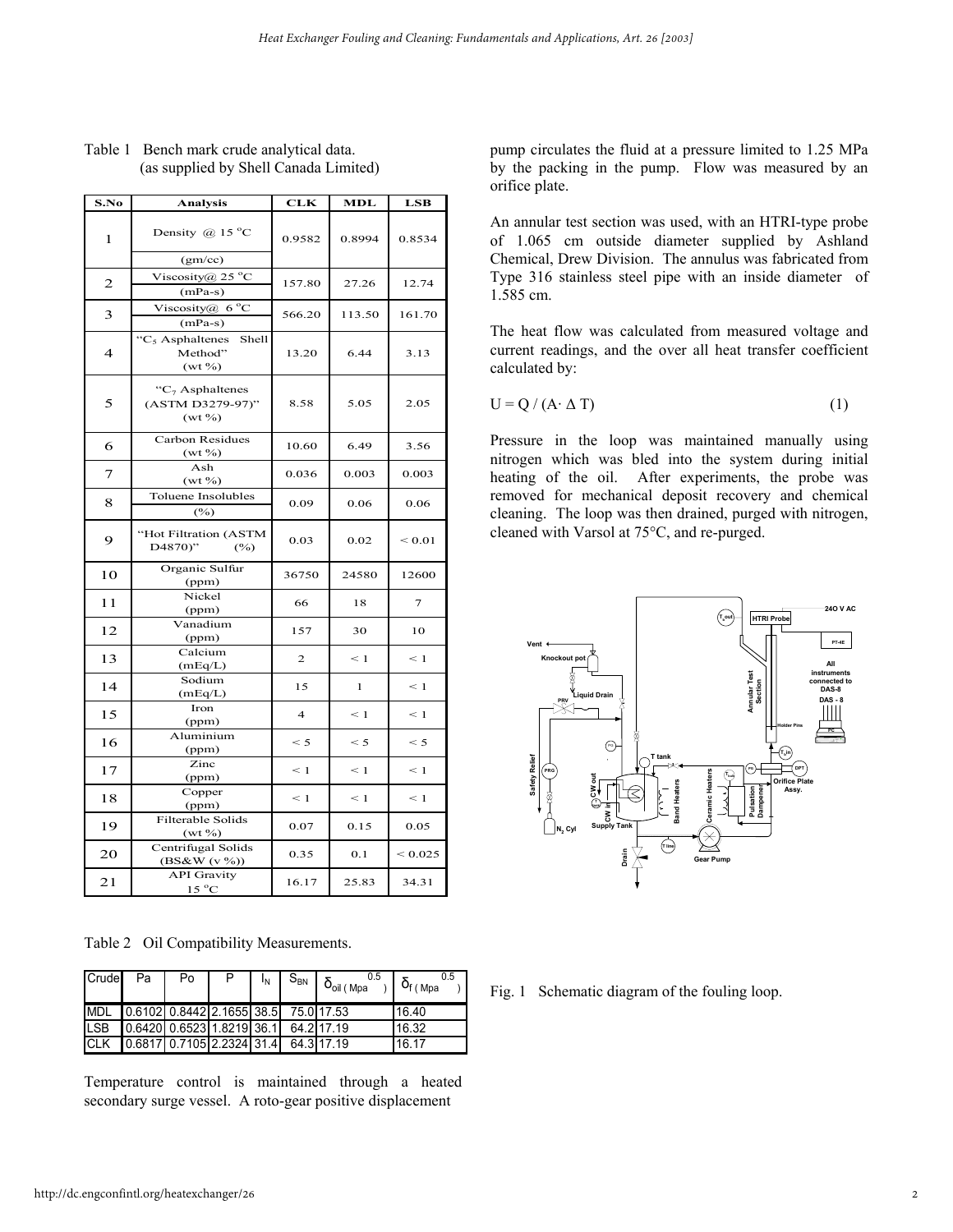#### **RESULTS AND DISCUSSION**

#### *Fouling Tests with the Three Oils*

For comparisons of fouling characteristics of the three crude oils, experiments were carried out at bulk temperatures of 210-275 °C, and surface temperatures about 100 °C higher. Velocity was set at 0.75 m/s. Due to the marked difference in viscosity, Reynolds numbers were much lower for the Cold Lake crude.

Figures 2 a-c show results from typical fouling experiments, which lasted about 2 days. For LSB (Fig. 2a), after an initial unsteady period which lasted about 3 hours, the overall heat transfer coefficient remained constant at 4.56  $kW/m^2K$  for another six hours. It then declined approximately linearly with time by about 20 % over the final 45 hours of the run. The surface temperature increased by some 22°C from its initial value of 350°C. Bulk temperature remained constant.

Results for Midale crude are shown in Fig. 2b. There is no induction period observed after the initial unsteady state period. The overall heat transfer coefficient decreased by 27% in two stages, with more rapid fouling for the first nine hours than for the remaining 42 hours. For this run, the fouling rate was taken over the second stage, which had the longer time period. The heaviest crude oil, Cold Lake, had the lowest initial heat transfer coefficient, as shown in Fig. 2c. A 4-5 hour induction period preceded an 18 % decline in heat transfer coefficient over the duration of the run.

The value of the clean coefficient was calculated from ten data points taken over the time period 2.5 to 3.5 hours. The fouling resistance was then determined as

$$
R_f = 1/U - 1/U_o
$$
 (2)

and the fouling rate calculated from the slope of the linear plot of 1/U versus time, after any induction period. This rate was therefore calculated over some 30-40 hours of each run.

At the end of each experiment the viscosity was determined. Typically it doubled over the run due to a combination of preferential loss of lighter components of the crude and possible degradation. Calculations show that this viscosity change may have caused a decrease in heat

transfer coefficient of about 5%, leading to an over estimation of fouling rates in this work.



Fig. 2a Overall parameter plot of fouling for LSB crude oil  $(Re_b 5000)$ 



Fig. 2b Overall parameter plot of fouling for MDL crude oil. ( $Re_b 3300$ )



Fig. 2c Overall parameter plot of fouling for CLK crude oil (Re<sub>b</sub> 1200)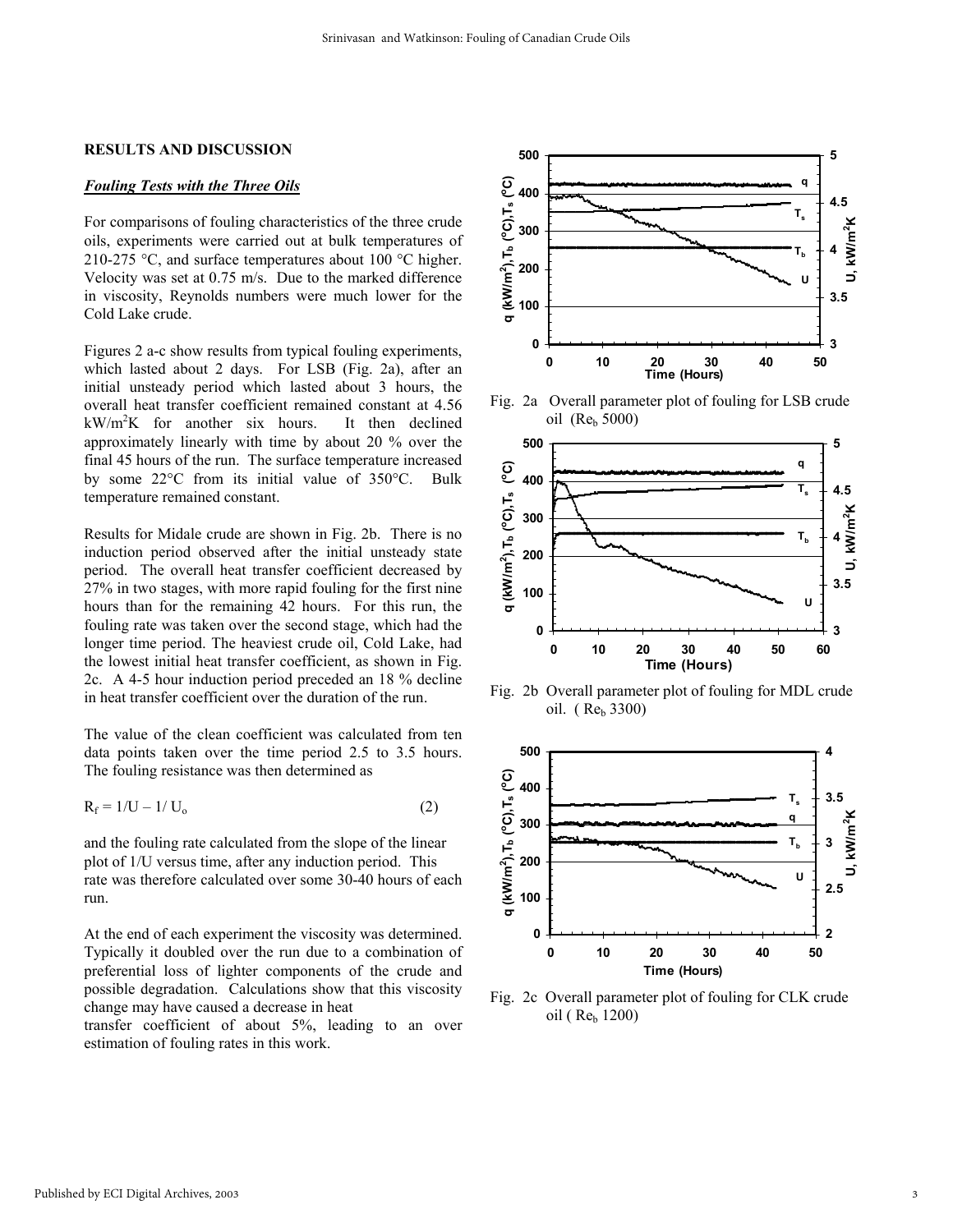Figures 3a and 3b show photographs of fouled probe from the LSB oil. Generally the rough black deposits were limited to the heated section of the probe.



Fig. 3a Photograph of the probe with deposits (showing the clean surface at the inlet and outlet of the heated test section) after an LSB run.



Fig. 3b Photograph of the probe with deposits focused at the mid-section of the heated test section.

Figure 4 shows  $R_f$  versus time data for three runs carried out with LSB crude oil, to check reproducibility of the results. The three runs were carried out at near identical conditions.



Fig. 4 Reproducibility of LSB crude oil fouling runs.

As shown in Table 3, reproducibility of fouling rates was reasonable, with a standard deviation of 8 % of the mean value.

Table 3 Tests of reproducibility of LSB crude oil fouling rates.

| Parameters                                          | <b>Mean</b> | <b>Standard Deviation</b> |  |  |
|-----------------------------------------------------|-------------|---------------------------|--|--|
| $T_f'$ (°C)                                         | 324         | 1.58                      |  |  |
| Fouling Rate 10 <sup>-7</sup> (m <sup>2</sup> K/kJ) | 3.86        | 0.33                      |  |  |

Figure 5 is a semi-log plot of the fouling rate versus the inverse of the film temperature for the three oils tested. Although there is considerable scatter, the Cold Lake crude oil, which is highest in both sulphur and asphaltene content appears to have the highest fouling rate, followed by Light Sour Blend and Midale, whose fouling rates are quite similar. The fouling rates for all the oils are within a factor of two at film temperatures of 300-330°C. At a film temperature of 310 $\degree$ C, the fouling rates are 9E-07 m<sup>2</sup>K/kJ for CLK, and one half that for MDL and LSB. Although the velocity was the same for each, at 0.75 m/s, the film Reynolds numbers were respectively 1400, 3700 and 5600 for CLK ,MDL and LSB.



Fig. 5 Semi-log plot of fouling rate vs inverse of conventional film temperature for all the crude oils tested.

#### *Effect of Bulk, Surface and Film Temperature*

Experiments were carried out using LSB crude oil to investigate the effects of bulk and surface temperature on fouling. An objective of these experiments was to determine whether a single film temperature can correlate the rate of fouling, or whether both bulk and surface temperature effects must be accounted for separately. Figure 6a shows a fouling Arrhenius plot of rate versus inverse bulk temperature for a clean surface temperature of  $357 \pm$ 7°C, and bulk temperatures varying from 248 to 280°C. With a fixed surface temperature, increases in bulk temperature result in a rising film temperature. Fouling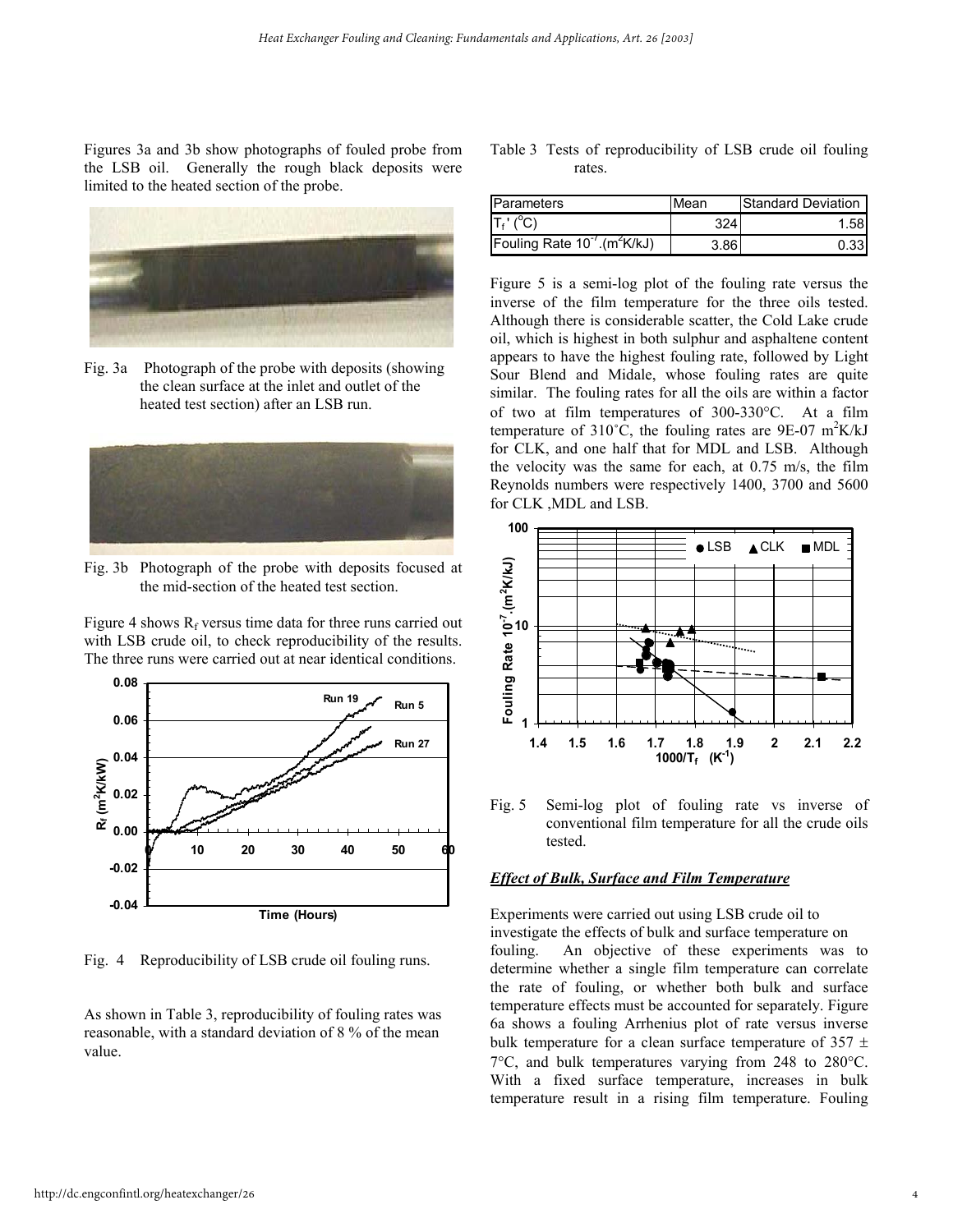increased strongly with bulk temperature, yielding a fouling activation energy of 48.6 kJ/mol, which corresponded to a doubling of fouling rate with a 30°C increase in bulk temperature. The fouling activation energy can reflect transport, chemical reactions, and adhesion steps which may contribute to the rate of the overall process.

Figure 6b shows results of experiments carried out at a fixed bulk temperature of 275˚C, and surface temperatures varying from 335 to 370°C. Fouling rates increased sharply with initial surface temperature, doubling over an increase in surface temperature of approximately 40°C, with a fouling activation energy of 54.2 kJ/mol.



Fig 6a. Semi-log plot of fouling rate vs inverse of bulk temperature for LSB crude oil  $(T_{s0} \sim 357$ °C).



Fig 6b. Semi-log plot of fouling rate vs inverse of initial surface temperature for LSB crude  $(T_b \sim 275^{\circ}C)$ .

Data from Fig. 6a and Fig. 6b, along with points from a few other experiments are shown in Fig. 7a, where rates are plotted versus film temperature,

$$
T_f = 0.5 T_b + 0.5 T_{s,o}
$$
 (3)

All the data do not collapse onto a single line. As shown in Fig. 7b, a slightly improved correlation was found by using a stronger weighting for the surface temperature,

$$
T_f = 0.3 T_b + 0.7 T_{s,o}
$$
 (4)

The fouling activation energy for this correlation is 77.2 kJ/mol.



Fig. 7a Semi-log plot of fouling rate vs inverse of conventional film temperature for LSB crude oil.



Fig. 7b Semi-log plot of fouling rate for LSB crude oil vs inverse of modified film temperature.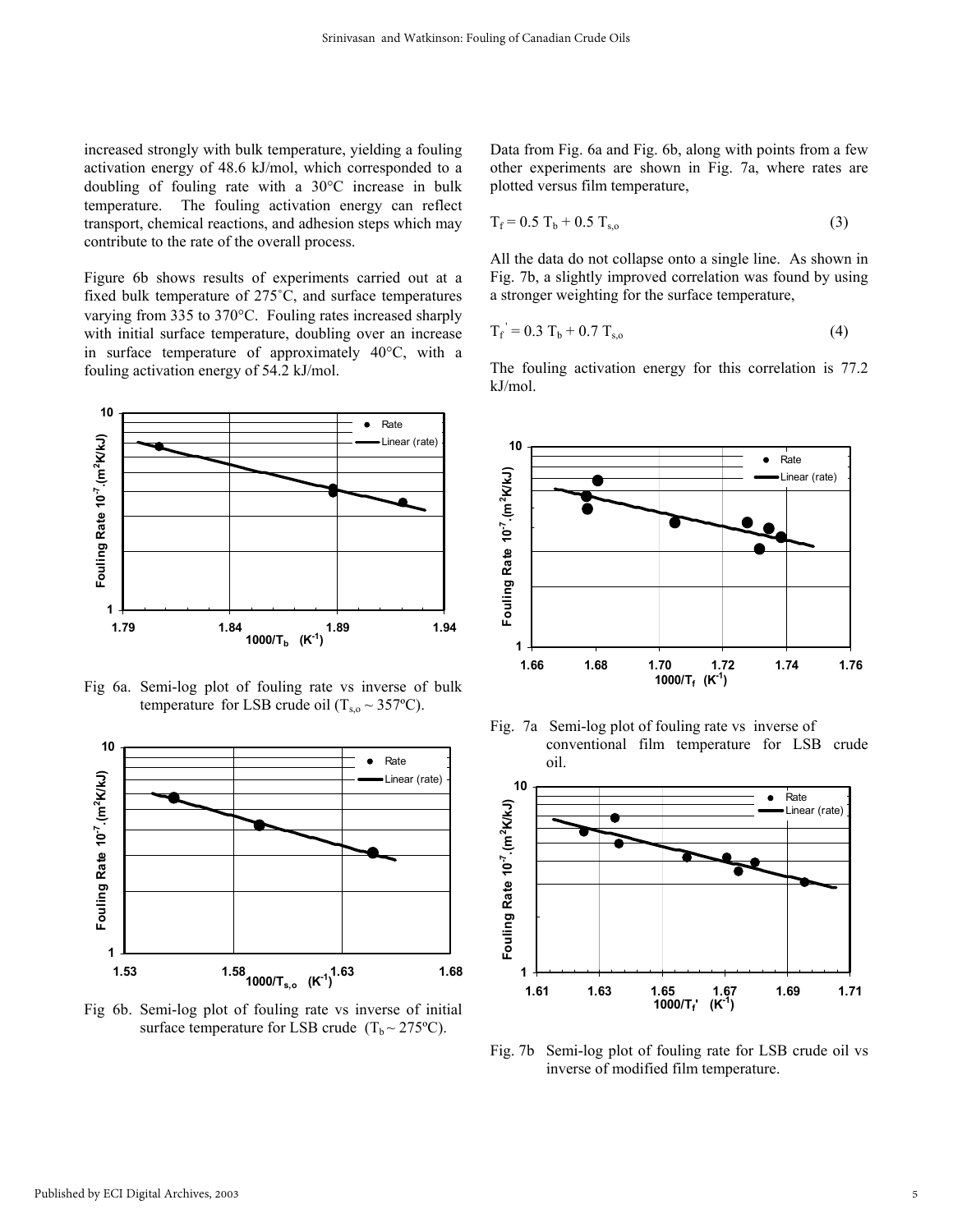#### *Velocity Effects*

Experiments for velocity effects had to be carried out at lower velocities than the 0.75 m/s used in the above tests, since the power of the probe was limited. Experiments were therefore carried out at two lower velocities, where initial surface and bulk temperatures were held constant. Results in Figure 8 show a decrease in fouling rate as the velocity was increased.



Fig. 8 Log-Log plot of fouling rate vs annular velocity for velocity dependence of fouling rate for LSB crude oil.

Fouling rate is seen to vary as velocity to the  $-0.35$  power. The values of calculated film Reynolds numbers for these experiments, based on extrapolated viscosity data, are within the range of  $1100-5600$  (Re<sub>b</sub> 1000 -5000). The low velocity exponent in the current work is no doubt influenced by the flow regime. Panchal et al. [3], report a velocity dependence of –0.66 for the threshold model, for flow conditions which were turbulent.

#### *Correlation of Results*

The results of this study for LSB oil can be summarized in equation (5), which was found to fit the rate data within  $± 8 \%$ .

$$
dR_f/dt = a. V^{-0.35}.\exp(-E_f/RT_f^{'})
$$
 (5)

As shown in Figure 9, the data incorporates ten runs for LSB crude oil, which yielded a fouling activation energy of 59.3 kJ/mol and the constant  $a = 0.05$ , where velocity is in

m/s. Over the range tested, a 27°C increase in film temperature results in a doubling of the fouling rate.



Fig. 9 Log-Log plot of experimental fouling rate vs predicted fouling rate (from Eq. 5) for LSB crude oil.

#### *Deposit Analysis*

Deposits were analysed using energy dispersive x-ray, giving point analyses on the deposit surface, and microelemental analysis for bulk content of C, H, S and N. Thermogravimetry was used to determine bulk ash content.

Results are shown in Table 4. Both inorganic matter and sulphur contents in the deposits were very high.. Sulphur can be present in either organic or inorganic forms, and hence a portion of the sulphur content appears in the ash analysis.

For LSB, ash content varied from 50-84%, and averaged 67 %. The organic portion of the deposit had an average H/C atomic ratio of 0.8. Sulphur content averaged 18.4 %, and appeared from the EDX data to be linked to iron content. On average for LSB deposits, Fe/S mass ratios were 2.2-2.5, which is significantly higher than the Fe/S mass ratio of 1.745 for pure FeS. For CLK, deposits ranged from 18-61  $%$  ash, with H/C 0.83, and S content of 6-18 %. Fe/S by EDX was 1.97-2.0. For MDL, the two deposits analyzed had ash content of 44 and 80%, with corresponding C contents of 9.4 and 23 %. H/C atomic ratio was 0.9. From EDX measurements, the Fe/S mass ratio is 1.6-1.8. Thus, deposits from Midale oil have Fe/S ratios consistent with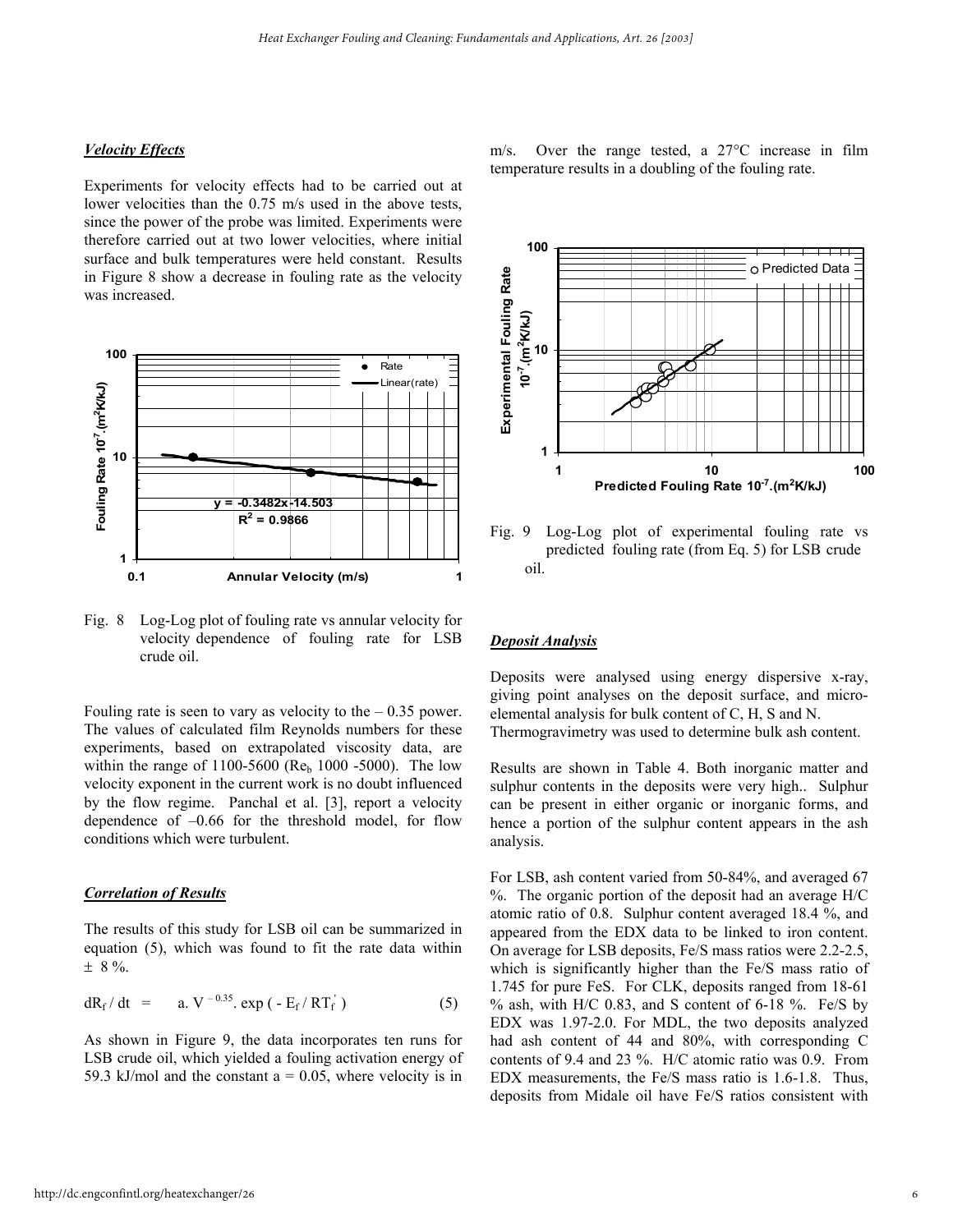FeS, whereas deposits from the other oils appear iron-rich, with Fe/S ratios greater than that of FeS. A rough correlation of decreasing ash content in the deposits with increasing film temperature is evident for LSB and CLK in Figure 10, which indicates the tendency for greater contributions from organic fouling at higher temperatures.

| Oil        | $%$ Ash | % C  | % H | %N   | %S   | $%Fe*$  | $% S^*$ | $Fe/S^*$ |
|------------|---------|------|-----|------|------|---------|---------|----------|
|            |         |      |     |      |      | $(C-f)$ | $(C-f)$ | wt/wt)   |
| <b>LSB</b> | 71.6    | 17.0 | 1.2 | 0.34 | 17.8 | 56.5    | 25.3    | 2.2      |
| <b>LSB</b> | 84.3    | 4.5  | 0.7 | 0.30 | 22.1 | N/A     | N/A     | N/A      |
| <b>LSB</b> | 57.2    | 35.2 | 1.5 | 0.53 | 12.6 | 66.2    | 26.0    | 2.5      |
| <b>MDL</b> | 44.4    | 22.8 | 1.2 | 1.80 | 24.3 | 58.5    | 37.3    | 1.6      |
| <b>MDL</b> | 80.9    | 9.4  | 0.9 | 0.30 | 23.6 | 65.2    | 32.1    | 2.0      |
| <b>CLK</b> | 25.7    | 66.4 | 3.1 | 1.32 | 7.1  | 51.6    | 26.1    | 2.0      |
| <b>CLK</b> | 61.5    | 26.0 | 2.4 | 0.31 | 17.2 | 58.5    | 29.3    | 2.0      |

Table 4 Analyses of Deposits from the Three Crudes **Tested** 

\* EDX surface analysis; carbon free basis



Fig. 10 Plot of wt. % ash content in the deposits vs modified film temperature for all the crudes tested.

Iron and sulphur are commonly reported in crude oil fouling deposits. Lambourn and Durrieu (9) reported iron salts of 20-35 % in deposits from medium crudes, and 75-90% for light (°API >40) crudes. Panchal et al. (10) investigated iron sulphide fouling in gas oils. By adding soluble iron and sulphur as thiophenols at Fe/S ratios of 0.18 to 0.33, his deposits showed Fe/S ratios of 1.8 to 2.2, which are in the range of the current work.

#### **CONCLUSIONS**

A study of fouling of three sour Canadian crude oils at bulk liquid temperatures of 250-280°C, and initial surface temperatures in the range 330-380°C has shown:

- a) that fouling rates increase strongly with both the surface and the bulk temperature. A 28°C increase in the conventional film temperature causes the fouling rate to double.
- b) fouling rate could be correlated using a modified film temperature, which gave more weight to the surface temperature than to the bulk temperature.
- c) fouling rate decreased as the velocity was increased to the power -0.35.
- d) deposits were rich in mineral matter and in sulphur, indicating the formation of iron sulphide in the deposits.
- e) fouling rates at fixed velocity were highest with the heaviest oil, which also contained the most sulphur, and iron.

In all cases, a rise in oil viscosity occurred over the time of re-circulation, which led to an over-estimation of the fouling rate compared to the once-through fouling experiments.

#### **ACRONYMS**

BS&W Bottom sediment and water

- CLK Cold Lake oil
- DAS Data Acquisition System
- EDX Energy Dispersive X-Ray
- HTRI Heat Transfer Research Inc.
- LSB Light Sour Blend oil
- MDL Midale crude oil

#### **NOMENCLATURE**

- A area for heat transfer  $(m^2)$
- $E_f$  fouling activation energy (kJ/mol)
- $I_N$  insolubility blending number<br>  $P$  state of peptization of the crue
- state of peptization of the crude
- Pa peptizability of asphaltenes
- Po peptizability power of maltenes
- Q heat flow (W)
- q heat flux  $(kW/m^2)$
- R universal gas constant
- Re Reynolds number based on equivalent diameter and film temperature
- Reb Reynolds number based on equivalent diameter and bulk temperature
- $R_f$  fouling resistance (m<sup>2</sup>K/kW)
- $S_{BN}$  solubility blending number